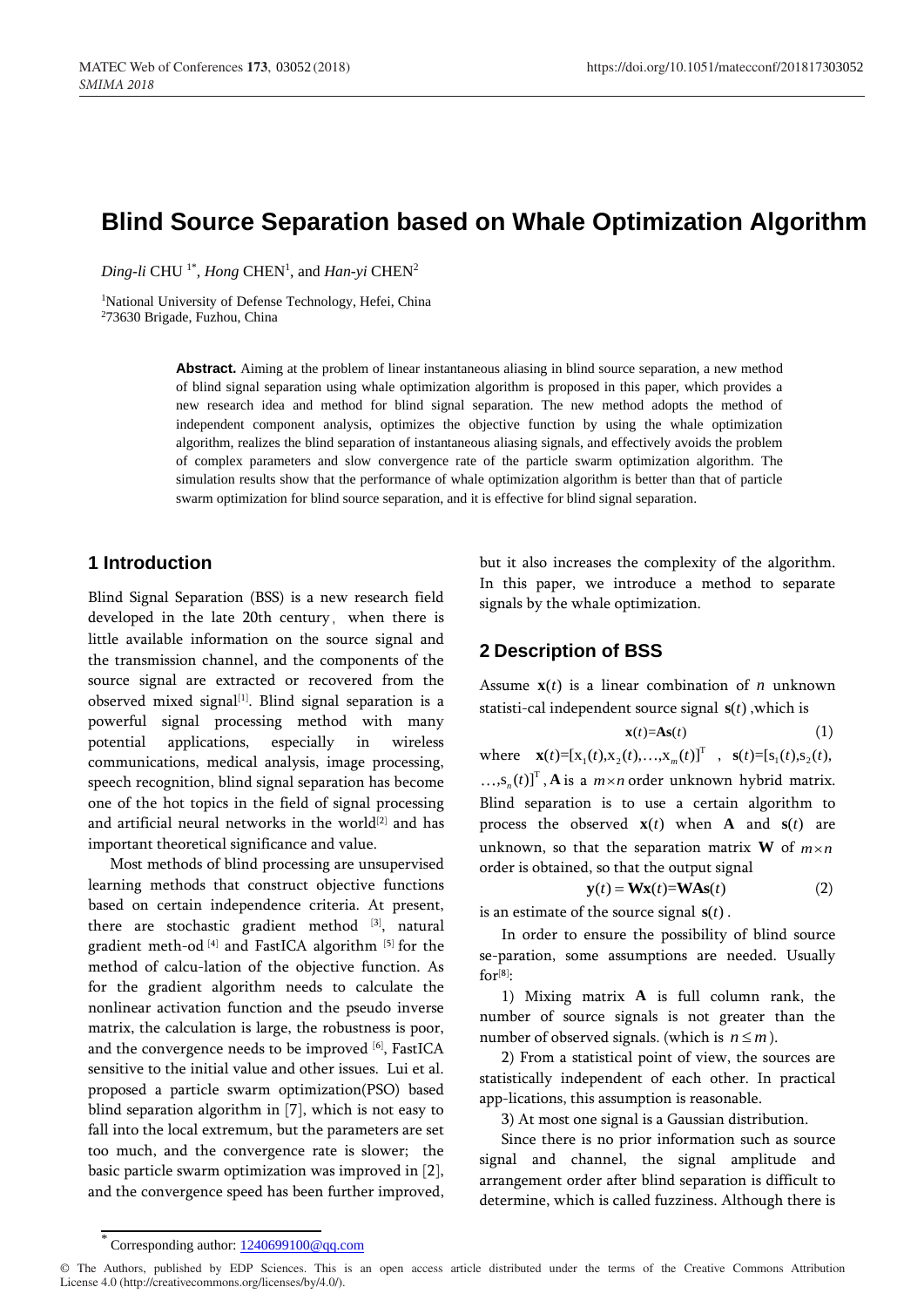some ambiguity, in most scientific researches and practices<sup>[10]</sup>, the ambiguity of blind source separation will not have much effect on the result.

According to the large number theorem, the sum of several independent random variables tends to the Gauss distribution. Therefore, if the observed signal is a linear combination of the source signal, the non-Gauss property of the source signal is stronger than the non-Gauss characteristic of the observed signal. According to this principle, the mutual independence of the separated sig-nals can be determined by the non-Gauss judgment [11]. When the non-Gauss property of the separation signal is maximum, it can be considered to be separated.

## **3 BSS based on the Whale Optimization Algorithm**

#### **3.1 Whale Optimization Algorithm**

In 2016, inspired by the predatory behavior of humpback whales, Mirjalili S et al.<sup>[8]</sup> proposed a natural inspired group intelligence algorithm called Whale Optimization Algorithm (WOA). Mathematical model of the algorithm includes three ways of enveloping prey, bubble-net attack and searching for predation. Each time the location is updated, each individual selects one of the updating methods according to certain criteria. Here are three ways to update.

#### *3.1.1 Encricling prey*

Since the search space of the optimal position is not known in advance, the WOA algorithm assumes that the current best candidate solution is the target prey position or the position closest to the target prey. After the best proxy is defined, other search agents will approach the best agent. The mathematical expressions for its location update are as follows

$$
\mathbf{X}(j+1) = \mathbf{X}(j) - A \cdot \mathbf{D}
$$
 (3)

$$
\mathbf{D} = \left| C \cdot \mathbf{X}^*(j) - \mathbf{X}(j) \right| \tag{4}
$$

where *A* and *C* are coefficient variables,  $\mathbf{X}^*(j)$  is the best whale location so far,  $j$  is the number of current itera-tions.

The calculation methods of coefficient variable *A* and *C* are as follows:

$$
A = 2a \times r - a \tag{5}
$$
  

$$
C = 2r \tag{6}
$$

(6) where *a* is a constant, and its value decreases linearly from 2 to 0, and the expression is  $a = 2 - \frac{2j}{M}$ *M*  $= 2 - \frac{2J}{M}$ , where

*M* is the maximum number of iterations; *r* is a random number on [0 ,1].

#### *3.1.2 Bubble-net attacking method*

In order to simulate the behavior of humpback puff behavior, a mathematical model is established as follows:

a)Shrinking encircling mechanism: This behavior is achieved by reducing the value of  $a$  in equation  $(5)$ . At the same time,  $A$ 's range of change  $[-a, a]$  also decreases as a decreases. When *A* is in the range [-1, 1], the position of the next search agent for whales will be between the current position and the prey position. The arbitrary position, which simulates the behavior of humpbacks attacking prey, shows the ability to develop local search.

b)Spiral updating position: The mechanism first calculates the distance between the whales and the prey, and then establishes a spiral mathematical model between the whales and their prey to simulate the humpback whales' spiral swimming behavior:<br>  $\mathbf{X}(j+1) = \mathbf{D}'e^{bl}\cos(2\pi l) + \mathbf{X}^*(j)$ 

$$
\mathbf{X}(j+1) = \mathbf{D}' \mathbf{e}^{bl} \cos(2\pi l) + \mathbf{X}^*(j)
$$
 (7)

$$
\mathbf{D}' = \left| \mathbf{X}_j^* - \mathbf{X}_j \right| \tag{8}
$$

where **D'** is the distance between the *i*th whale to the best solution obtained so far; *b* is a defined logarithmic spiral shape constant; and *l* is a random number between [-1, 1].

In order to simulate this synchronized behavior, humpback whales not only spiral prey to prey, but also update the whale position with 50% probability as the selection threshold in updating the position of individual whales. The equation is as follows

$$
\mathbf{X}(j+1) = \begin{cases} \mathbf{X}(j) - A \cdot \mathbf{D} & p < 0.5\\ \mathbf{D}'e^{bl}\cos(2\pi l) + \mathbf{X}(j) & p \ge 0.5 \end{cases} \tag{9}
$$

where  $l$  is a random number on [0, 1].

#### *3.1.3 Search for prey*

In addition to the bubble net search, humpback whales also randomly search prey. The change method based on the coefficient *A* can also be used to search for prey. In fact, the whale group can search the prey randomly according to each other's position. Therefore, when *A* is not in [-1,1], random value is forced to force whales to deviate from prey, so as to search for other more suitable prey to enhance the search and predation ability of the algorithm, so that WOA has better global search performance. The equation is as follows

$$
\mathbf{D} = \left| C \cdot X_{rand} - X(j) \right| \tag{10}
$$

$$
\mathbf{X}(j+1) = \mathbf{X}_{rand} - A \cdot \mathbf{D}
$$
 (11)

where  $\mathbf{X}_{rand}$  is the location of a random individual in the current whale group.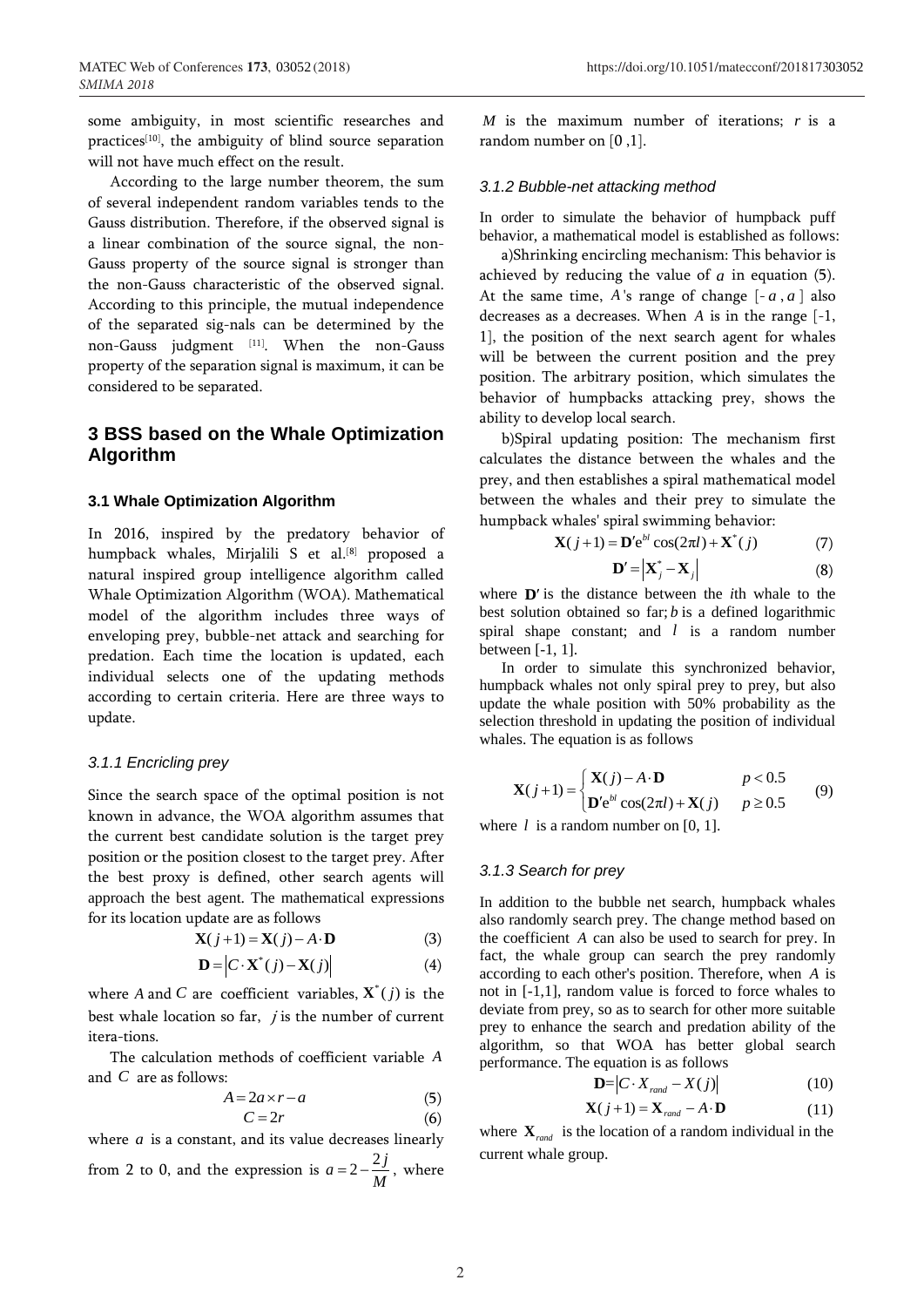### **3.2 Principle of separation**

In order to blindly separate the mixed signal  $\mathbf{x}(t)$ , we propose to use the WOA algorithm to solve the separation matrix  $W$  in the equation (2). In order to obtain the separation matrix **W** , we need a feasible independence criterion between random variables, and then obtain the corresponding blind source separation algorithm by optimizing the separation criterion expression. The components of the estimated signal are independent of each other. Common discriminant criteria are: minimum mutual information criterion, maximum information criterion, non-Gaussian maximization criterion and so on. In order to verify the performance of the algorithm, the objective function of [2] is adopted here. The independence criterion given in [2] is as follows:

The components  $y_i$  and  $y_j$  are independent of each other meaning that for any measurable function  $g_1(\cdot)$ and  $g_2(\cdot)$ , then

and 
$$
g_2(\cdot)
$$
, then  
\n
$$
E[g_1(y_i)g_2(y_j)] - E[g_1(y_i)]E[g_2(y_j)] = 0, \forall i \neq j \text{ (12)}
$$

that is,  $g_1(\cdot)$  and  $g_2(\cdot)$  are irrelevant to each other. Therefore, in order to judge whether the signals  $y_i$  and  $y_j$  are independent from each other, it is theoretically necessary to traverse the correlations of  $g_1(\cdot)$  and  $g_2(\cdot)$ , but this is not practical and not necessary. In fact, the second and higher order correlation coefficients for

\n signals 
$$
y_i
$$
 and  $y_j$  can be defined as follows:\n

\n\n
$$
c_s(y_i(t), y_j(t)) = \frac{\text{cov}[y_i(t), y_j(t)]}{\sqrt{\text{cov}[y_i(t)]\text{cov}[y_j(t)]}} \tag{13}
$$
\n

\n\n
$$
c_h(\varphi_i(y_i(t)), y_j(t)) = \frac{\text{cov}[\varphi_i(y_i(t)), y_j(t)]}{\sqrt{\text{cov}[\varphi_i(y_i(t))\text{cov}[y_i(t)]}} \tag{14}
$$
\n

$$
c_h(\varphi_i(y_i(t)), y_j(t)) = \frac{\text{cov}[\varphi_i(y_i(t)), y_j(t)]}{\sqrt{\text{cov}[\varphi_i(y_i(t))]\text{cov}[y_j(t)]}} (14)
$$

where  $cov[x(t), y(t)] = E\{[x(t) - m_x][y(t) - m_y]\}$ , cov  $[x(t)] = E\{ [x(t) - m_x]^2 \}$ ,  $m_x = E[x(t)]$  and  $\varphi_i(y_i(t))$  is a nonlinear function of  $y_i$ .

The independence of the two signals can be measured by the second-order correlation coefficient and the higher-order correlation coefficient. The guideline is: If  $[c_s(y_i(t), y_i(t))]^2 + [c_h(\varphi_i(y_i(t)), y_i(t))]^2 + [c_h(y_i(t),$  $\varphi_j(y_j(t))]^2 = 0$ , the two signals  $y_i$  and  $y_j$  are independent of each other.

Therefore, the following objective function can be used as the measure of mutual independence between the various components of  $Y(t)$ :

s components of 
$$
\mathbf{I}(t)
$$
.  
\n
$$
J(\mathbf{W}) = \sum_{i=1}^{n} \sum_{j=1, j \neq i}^{n} \begin{cases} [c_{s}(y_{i}(t), y_{j}(t))]^{2} + \\ [c_{h}(\varphi_{i}(y_{i}(t)), y_{j}(t))]^{2} + \\ [c_{h}(y_{i}(t), \varphi_{j}(y_{j}(t))]^{2} \end{cases}
$$
\n(15)

For the non-linear function  $\varphi_i(\cdot)$  in the objective function (15), the nonlinear function used in [14] is selected, which is as follows<br>  $\varphi_i(y_i) = \alpha_i(\kappa_3^i, \kappa_4^i) y_i^2 + \beta_i(\kappa_3^i, \kappa_4^i) y_i$  $2 \times i = i \times 3$ 

$$
\varphi_i(y_i) = \alpha_i(\kappa_3^i, \kappa_4^i) y_i^2 + \beta_i(\kappa_3^i, \kappa_4^i) y_i^3 \qquad (16)
$$
  
where  $\kappa_3^i = E[y_i^3]$  and  $\kappa_4^i = E[y_i^4] - 3$  represent the  
skewness and kurtosis of  $y_i$ , respectively. And  
 $\alpha_i(\kappa_3^i, \kappa_4^i) = -\frac{1}{2}\kappa_3^i + \frac{9}{4}\kappa_3^i \kappa_4^i$ ,  $\beta_i(\kappa_3^i, \kappa_4^i) = -\frac{1}{6}\kappa_4^i + \frac{3}{2}(\kappa_3^i)^2$   
 $+ \frac{3}{4}(\kappa_4^i)^2$ .

Here we use the whale optimization algorithm to optimize the objective function (15).

#### **3.3 Algorithm Steps**

The steps of blind source separation based on the whale optimization algorithm are as follows:

1) Collect and sample the observed signals, centralize and pre-whiten them.

2) WOA algorithm parameters initialization. Taking the elements of the separation matrix **W** as the location information  $\mathbf{X} = [X_1, X_2, X_3, \dots, X_n]$  of the whale individual. The location of whale iteration is initialized randomly, and WOA parameters are set up, including population number *N* , maximum iteration number *M* , logarithmic spiral shape constant *b* , random number *l* , current iteration number  $j$  and algorithm termination condition.

3) Calculate individual fitness by the equation (14) ,then find and save the best whale individual position  $X^*$  in the group.

4) If  $j \leq M$ , update  $a \setminus A \setminus C \setminus l$  and  $p$ .

5) When  $p < 0.5$ , if  $A < 1$ , update the space position of the current whale individual by the equation (3);if  $A \ge 1$ , the whale individual location  $\mathbf{X}_{rand}$  is randomly selected from the current group, and update the space location of the current whale individual by the equation (11).

6) When  $p \ge 0.5$ , Update the space location of the current whale individual by the equation (7).

7) Calculate population fitness by the equation (15), then find and save the best whale individual position  $X^*$  in the group. Determine whether the algorithm meets the termination condition, if satisfied, go to step 8; otherwise, let  $j = j+1$ , repeat steps  $4 \sim 7$ .

8) Output optimum individual whale fitness value and its spatial location  $X^*$ , which is the element of the best separation matrix **W**\* .

9) According to the obtained separation matrix  $W^*$ , estimate the source signal by the equation(2).

## **4 Simulation&Verification**

This section is based on the Matlab2014a platform simulation to verify and analyze the blind signal separation performance based on WOA.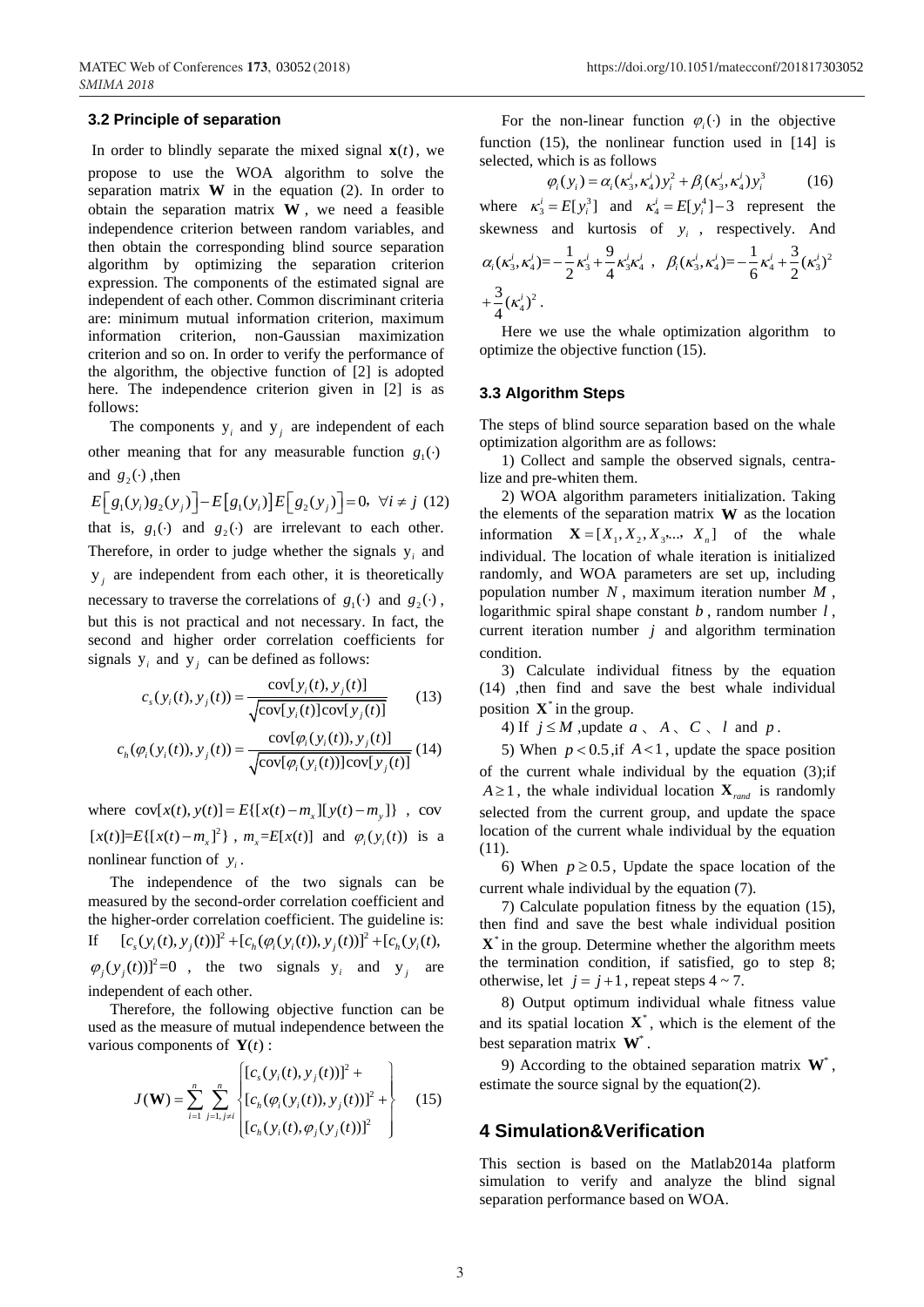#### *Experiment*

Two-way simulation signals are used as the source signal, and the sampling frequencies are 1024 and 512, respectively, and a total of 5000 sampling points are used. Two-way road simulation signal is as follows  $s1 = 30 * sin(1 * \pi * N / f_{s_1}) + 0.2 * wgn(1, N, 1);$ 

$$
s1 = 30 * \sin(1 * \pi * N / fs_1) + 0.2 * wgn(1, N, 1);
$$

$$
s1 = 30 * sin(1 * \pi * N / fs_1) + 0.2 * wgn(1, N, 1);
$$
  
\n
$$
s2 = 0.5 * sin(2 * \pi * N / fs_2) + 0.5 * cos(4 * \pi * N / fs_2)
$$
  
\n
$$
+ 0.2 * wgn(1, N, 1);
$$

In order to verify the performance of the algorithm, experiment setup is the same as [2], and the mixed matrix is as follows

$$
\mathbf{A} = \begin{bmatrix} 1 & 1.5 \\ 1.4 & 1 \end{bmatrix}
$$

In the process of experiment, the number of whale population is 20 and the number of iterations is 50. Compared with [2], the population number of IPSO algorithm is 20, the number of iterations is 50, and two learning factors are 0.8, then the simulation results are as follows:



**Fig.3.** Separated Signals(WOA)



**Fig.5.** Algorithm convergence curve

As can be seen from Figure 1-4, there is uncertainty in the magnitude and order of the separation signals, but this does not affect the separation effect. It can be seen from the comparison chart of the convergence curve in Figure 5 that after 12 iterations, the fitness of the whale algorithm has converged, and the convergence rate shows that the convergence rate is very fast; and the particle swarm algorithm converges at about 20 steps and the convergence speed is slower than that of the whale algorithm. WOA shows good performance in convergence speed in BSS.

In order to quantitatively evaluate the separation effect, the similarity coefficient matrix **ζ** between the separation signal and the source signal is used as an inspection index. After simulation calculations, the similarity matrix based on WOA is  $\begin{bmatrix} 0.9997 & 0.0462 \end{bmatrix}$ 

 $\frac{1}{2}$ =  $\begin{bmatrix} 0.0138 & 0.9994 \end{bmatrix}$ , **ζ** , and the similarity matrix based

on IPSO is  $\zeta_2 =$ 0.9847 0.0704 0.0408 0.9891  $\begin{bmatrix} 0.9847 & 0.0704 \end{bmatrix}$  $\begin{bmatrix} 0.0408 & 0.9891 \end{bmatrix}$ , we can see that the

precision of WOA algorithm is higher than that of IPSO algorithm.

## **5 Conclusion**

In the complex channel environment, the separation of multiple signals has important practical significance and research prospects. Whale optimization algorithm is a new evolutionary computation method, which is inspired by the study of predatory behavior of whales. The whale optimization algorithm was introduced into the blind signal separation. The source signal was successfully separated through simulation experiments. Compared